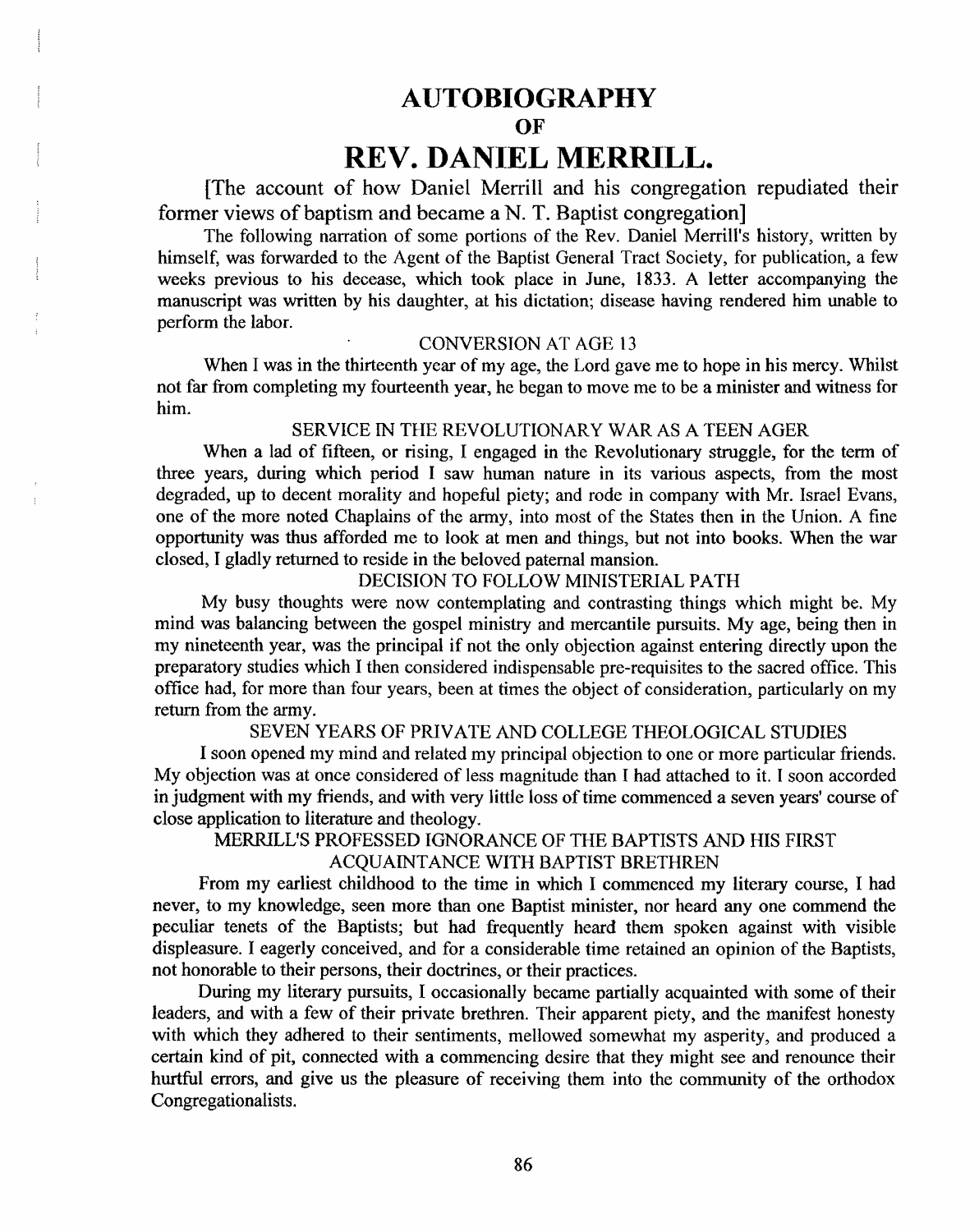## FIRST SERMON IN SEDGWICK-1791

In the year 1791, having gone the round of my preparatory studies, I entered upon the service which I had long contemplated. The first Lord's-day in which I discoursed publicly to any people, was in this town. In the first discourse which I here delivered, the Lord mercifully worked with me and confirmed the word, as the signs which followed abundantly evinced.

# REVIVAL BLESSINGS IN EARLY PREACHING

From that day and forward, a solemn and deeply affecting sense of the exceeding sinfulness of sin, of the danger to which it exposes the transgressor, and the necessity of being forgiven, rested upon the people, and increased until, as it was hoped, near one hundred were turned from darkness to light, and from the power of Satan unto God, during the twenty-three weeks in which I was with them that season. The same appearances and fruits manifested themselves in every town where I preached more than one Sabbath, during eighteen months in which I was absent from this place.

#### 1793-BECOMES PERMANENT PASTOR OF SEDGWICK CHURCH

In 1793, I returned to this people, and was ordained as the Pastor of the Church. In the year 1798 and '99, a great reformation took place among the people. In 1802, also, the divine influences were remarkable in both the church and society. Several Baptist ministers, hearing of the good hand of our God upon us, visited us and preached many lectures. We received them kindly, for they proved to be men of God.

# 1802-THE DESIRE TO CORRECT THE SO-CALLED "ERRANT" BAPTIST BRETHREN

From time to time my acquaintance with the Baptists increased, and my affection for them, as partakers of the divine nature, and possessing like precious faith, also increased; so did also my desire for a union with them—not by turning to them, but by their conviction of what I believed to be their error, and by turning from it, as least so far that we might appear one people, and have nothing to mar our union, or hinder our work. I thought so much of the importance of this union as to write a long letter to one of their most useful and devoted ministers.

Yes, I was so deeply impressed with the urgent necessity of this union among the children of God, of the service which I might render the Baptists by stating before them, in plain scripture evidence, the errors to which they adhered, and the certain correctness of the general system of my brethren, the Congregationalists—for I know not that I then had one doubt but what such evidence was attainable----

# THE PLAN TO WRITE A BOOK TO SHOW BAPTISTS THEIR ERROR

And I also had such an interesting view of the vast advantage which such an event would almost certainly produce to the cause of truth and of Christ in the world, that I gave myself with a degree of decision, to a careful and critical review of the oracles of God, that I might write a book and sbow the Baptists, from the unerring word of God, the certain scripture evidence of their errors, and of the hurtful nature of those errors, and of their obligation to renounce them, and come up to the help of the Lord, to the help of the Lord against the common foe, by uniting their strength with ours.

# A SHOCKING DISCOVERY: FRAIL EVIDENCE!

Upon the above object, I contemplated day and night, and perused the sacred volume, and re-perused it, from Genesis to Revelations, and thought myself nearly prepared to write my proposed book. But upon a review of my arguments, I found that in some of the links of my chain there was not that full strength of evidence which I could wish.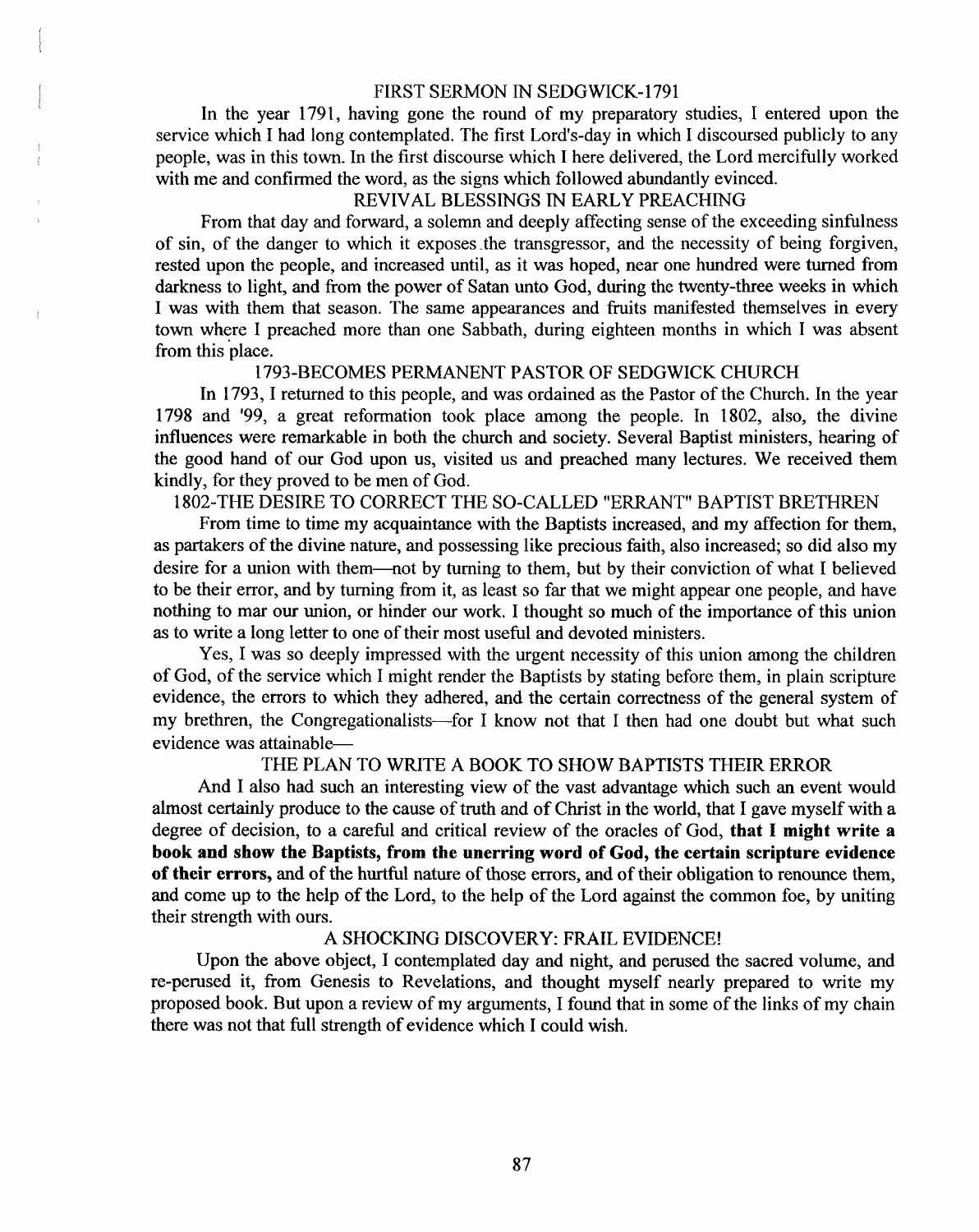I therefore sat myself to a renewed research, that I might strengthen any part which seemed not sufficiently strong to move a world. For truth was my object as well as victory, and my eye was principally upon the one, that I might win the other. I did not, in this momentous concern, covet principally the praise of men nor the show of victory, but the prevalence of all-conquering truth.

### THE INTENSE SEARCH FOR N. T. TRUTH

Thus was I searching for truth as for a hidden treasure. This search for truth began, in continuance of time, to be painful; not from any doubt where it was, or what it was, but from my not finding the evidence of it in that fulness and clearness which I expected. This anxious search was continued not for weeks and montbs merely, but for more than two years. Towards the close of my research for what I had long believed to be the truth, and for that evidence of it which might compel every honest Baptist to buy it, by exchanging his errors for it, my pain became severe.

# DEDUCTIONS FROM RESEARCH SCRIPTURE DOES NOT SUPPORT INFANT BAPTISM

To my great disappointment and extreme regret, I was driven to the then very sorrowful conclusion, that the sacred scriptures did not afford clear and direct evidence to support my own practice. Yes, I was compelled to believe that there was no certain precept nor plain example in the Bible to authorize the administering of any gospel ordinance to an unconscious babe.

I still fully believed that there were gospel ordinances, and that the Bible did define with certainly what these ordinances were, and to whom they should be administered; but I very sensibly felt that I knew not either. For as yet I was not merely no Baptists, but possessed a very strong and powerful opposition against being one. At the same time all satisfactory evidence of the truth of my own practice failed me.

### THE EXCRUIATING DILEMMA

This was a painful condition. At this time eight children were about being presented to have the rite of sprinkling administered to them. I considered that I was under no obligation to go, nor even had liberty to go, where the Lord would not go with me, and as he had refused me the light of evidence in favor of this rite, I refused to administer it My pain and anxiety increased upon me. I explicitly revealed my solicitude to very few. However, my brethren could not but know that my mind was burdened; and some of their minds also began to be.

### THE CONGREGATION BECOMES INVOLVED IN THE SEARCH FOR THE BIBLICAL TRUTH

By my particular desire, the church, with but three dissenting voices, agreed to observe a day of fasting and prayer before the Lord, to implore his merciful interference, that we might not renounce the practice to which we had been accustomed, if that practice was in agreement with the truth; and that we might not continue to reject the sentiments of the Baptists, if those sentiments were in accord with His revealed will.

#### MENTAL CONFLICT OVER BIBLICAL PASSAGE

The day was observed with much solemnity. With painful solicitude did our devout supplications ascend to the Father of our spirits, that he would scatter light in our paths, settle the doubtful minds, and lead us in the good and right way.

The solemn day passed! But light appeared not; certainly not to me. I was in extreme darkness; in darkness very sensibly to be felt. Not darkness as to the gospel of the grace of God, but darkness as to the gospel of the kingdom. I knew not of what the kingdom of God was composed--of course I knew not what it was.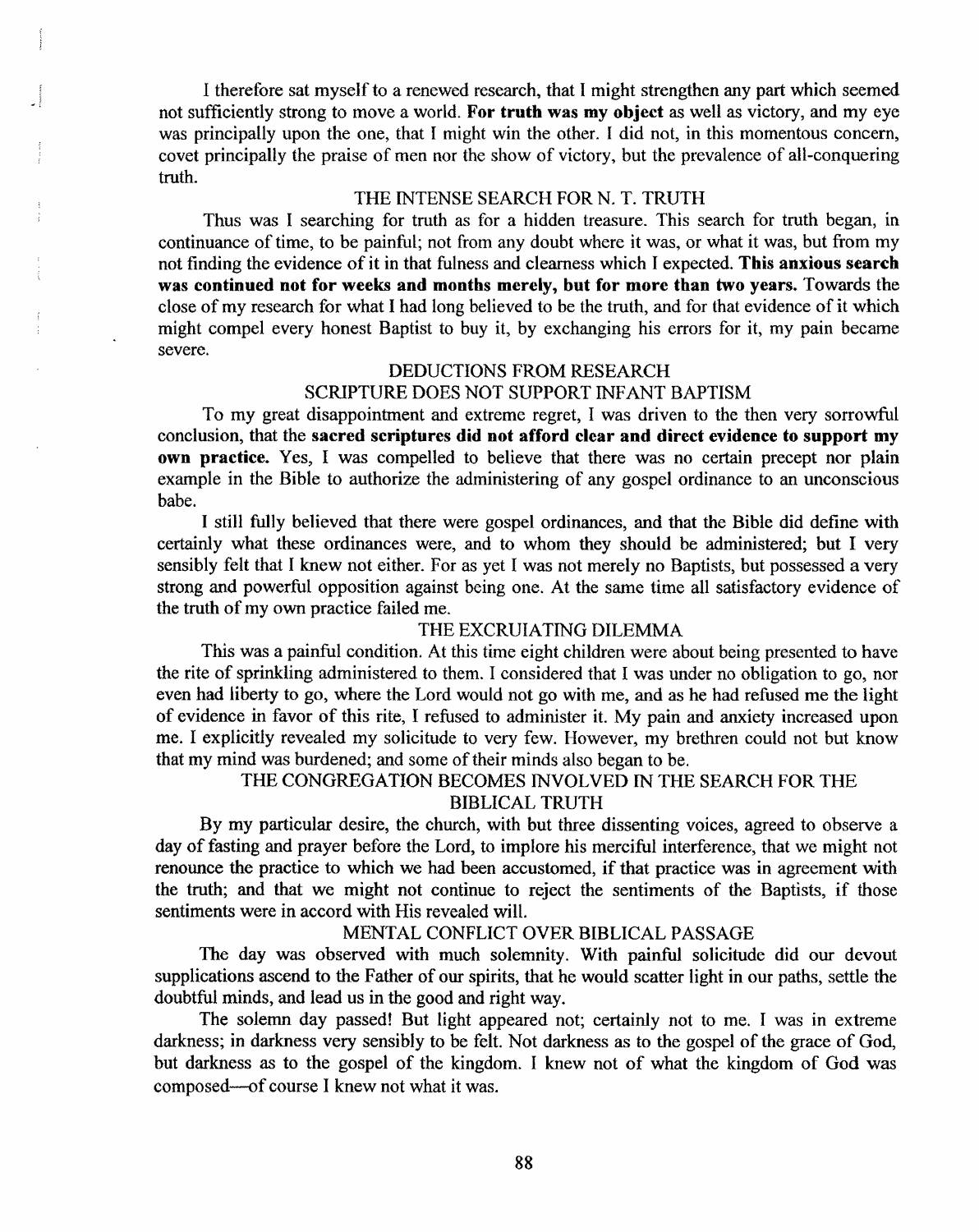Whether it was "the people of the saints of the Most High," Dan. 8:27; whether it was composed of a "prepared people," such as John made ready for the Lord, Luke 1:17; whether it was "a chosen generation, a royal priesthood, a holy nation, a peculiar people," I Peter 2:9; whether it was indeed "one new man," or one new body of men, such as the world never saw till Jesus came, Eph. 2:15; or whether it was the Jewish church continued, and so composed of saints and sinners promiscuously, as they happened to be comprised in the families where the masters of the households believed.

#### UNCERTAINTY OVER MANNER AND MODE OF BAPTISM

Besides, I was in uncertainty as to be comprised in the families where the masters of the households believed. Besides, I was in uncertainty as to the manner in which persons should be visibly introduced into this kingdom, as much as I was in relation to the gospel subjects. In short, I neither knew what gospel baptism was, whether sprinkling, pouring, or immersion; or who were to be baptized.

#### CONTINUING STRUGGLE OF SOUL OVER BAPTISM

In this state of distressing uncertainty and profound ignorance, I continued for nearly three months, growing nothing better, but rather worse. I read, I meditated, I fasted, I prayed, but all apparently to no purpose. The subject was revolving in my mind day and night, sleeping and walking. I contemplated upon the different churches in the world, and upon their varied practices, but could be satisfied with none.

At times I thought myself ready, or nearly so, to be any thing the Lord would have me be. However, I had as yet an unconquered antipathy against being a Baptist. At times my carnal nature so lifted up itself that I could not bear the idea of being called one. I was not willing as yet to become as a little child in this case.

#### CONFLICT ENDS WITH SUBMISSION TO GOD'S WILL AND GOD'S WORD

Therefore the Lord kept me, from month to month, in Egyptian darkness, and in distressing solicitude, till I felt my whole heart give way, and my will bow, and I said, Lord make me what seemeth thee good. At this moment, I surrendered myself and the whole concern unto the Lord, without so much as a known mental reservation. Thus, by an unconditional submission to the will of God, I was enabled to roll my burden upon him, and found peace.

#### THE AGONIZING FEAR THAT THE BAPTISTS MIGHT BE RIGHT

In all my distress, and through the whole of the sore conflict which I sustained, my heart was, so far as I know, ever fixed in this one point, that whatsoever the Lord might show me was the truth, that I would practice. But in my most sorrowful hours, and in my most fervent petitions, I recollect no instance, except the above, in which I had not, to say the least, a latent request, that he would not show me that the Baptists were right.

I have frequently heard persons speaking as though it were a small thing to become a Baptist, as though they would as readily become a Baptist as continue what they were, provided the Baptist sentiments were correct. Such persons possess a very superficial knowledge of what it takes to remove the strong and deep-rooted educational prejudices which those possess who have always believed, and have undertaken to teach and defend the long established traditions of their fathers.

#### THE DIFFICULT FORK IN THE ROAD

# DEFEND TRADITION OR CHANGE DOCTRINAL SENTIMENTS?

These men find that no common excitement will move them to change their religious principles and practices in relation to the church of God. These must be favored with uncommon degrees of the spirit of Christ, or pass through much sore travail, or both, before they will so count all things but loss for Christ, as to be willingly Baptists.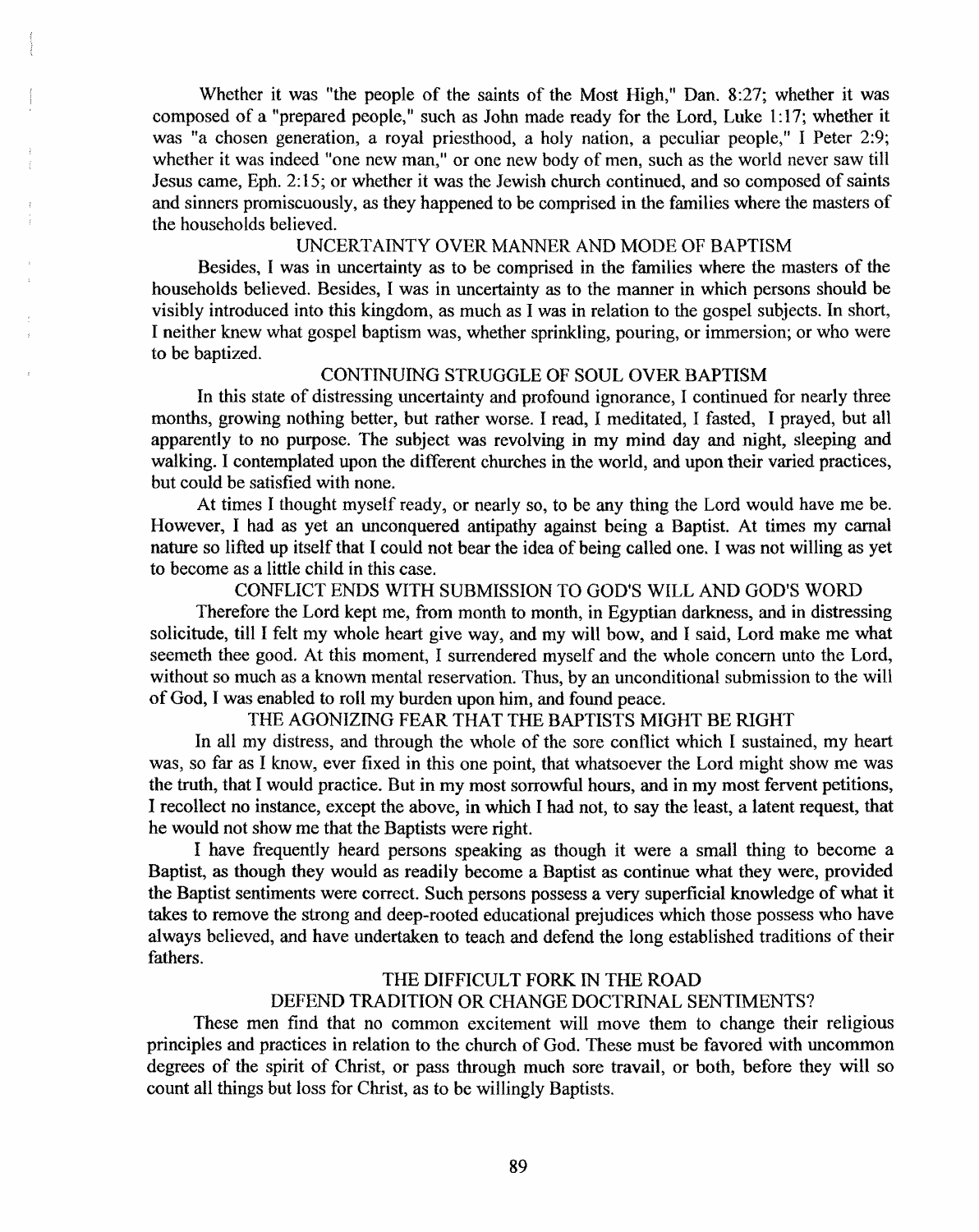#### THE SPIRITUAL PRICE FOR SEPARATION FROM ERRANT BRETHREN

It is indeed a great thing to become an honest and understanding Baptist from the ranks of the \world. It is a still greater thing to become one from the ranks of the Pedobaptist church. But the greatest sacrifice is made by those who are leaders in the erroneous church, when they renounce their work of error, and unite with the kingdom which the God of heaven hath set up.

These suffer the loss of all their labor in building; not of all their labor in preparing materials, if they are indeed good materials, for these will be saved, yet it may be so as by fire. These good materials are, so far as may be, to be removed from the erroneous and hurtful position in which they have been placed, and put into the Lord's building, where they of right belong. Where this is effected, and it should always be most devoutly endeavored, by all gospel means, as opportunities may offer, much hard feeling is excited, and angry words are uttered.

# THE REAL DESIRE OF THE BAPTISTS

The Baptists are charged with a desire and purpose of dividing and breaking down all other churches, and this is said of them as though they had a mischievous purpose. Whereas all the Baptists desire in the case is, to preach the glad tidings of the kingdom of God, and so to preach them that they may have such an overcoming efficacy as to prevail with all the people of God, to leave the Pedobaptist church, and every other erroneous habitation, and be joined to this kingdom of God. When the Baptists thus speak, they are sometimes angrily told, "You think nobody right but yourselves." To be sure, every honest Baptist does thus think, with relation to church building; for there are not two different and opposite ways of building the house of God. If the Baptists are right in this matter, all who differ from them must err from the truth.

## NO COMPROMISE POSSIBLE IN TAKING THE BIBLICAL SIDE

There is in this business of church building, no halving the matter, nor any honest and honorable principle of compromise between the Baptists and any other class of men under heaven. If the Baptists in this particular are in agreement with the word and commandment of Jesus Christ, then all the classes of Pedobaptists are, without one exception, mere pretenders; and their churches are all illegitimate. This conclusion is irresistible. Many may be very angry at it, but there is no moving it. Every honest and unprejudiced mind will admit its certain force.

The kingdom which the God of heaven promised to set up, was never to be destroyed, nor was it ever to be left to other people; but it was to break in pieces and consume all opposing powers and kingdoms; Dan. 2:44. [Merrill is dispensationally confused here. These passages are millennial verses, not church age texts.]

This kingdom was at its commencement to be the people of the saints of the Most High; Dan. 7:27. And the kingdom and dominion and the greatness of the kingdom under the whole heaven was promised to them. They were to be all taught of God; Isaiah 54: 13.

This kingdom was, when first set up, the people of the saints; for it was constituted out of the people which John had made ready and prepared for the Lord; and it is the only people of saints that has even been organized in our world into a kingdom. We have no account of any other; and this kingdom was never to be destroyed, nor left to any other and different class of people. All that originally composed this kingdom were baptized penitents; they were all by profession saints, and none but such as profess so to be, have ever been added since; for it was not to be left to other people.

#### BAPTISTS FORM THE ONLY N. T. MODEL FOR THE CHURCH

There is no people now in the world, nor has there ever been a people in the world, save those called Baptists, who have ever answered to the model of the kingdom of God, as it is given us either in the Old Testament or in the New. If there be any other model, we ask in what book, and chapter and verse it may be found? If there be no other model, then the people now termed Baptists, are the church of God, and the continuators of that church, of that kingdom, which the Lord Jesus Christ sat up in Judea eighteen hundred years ago.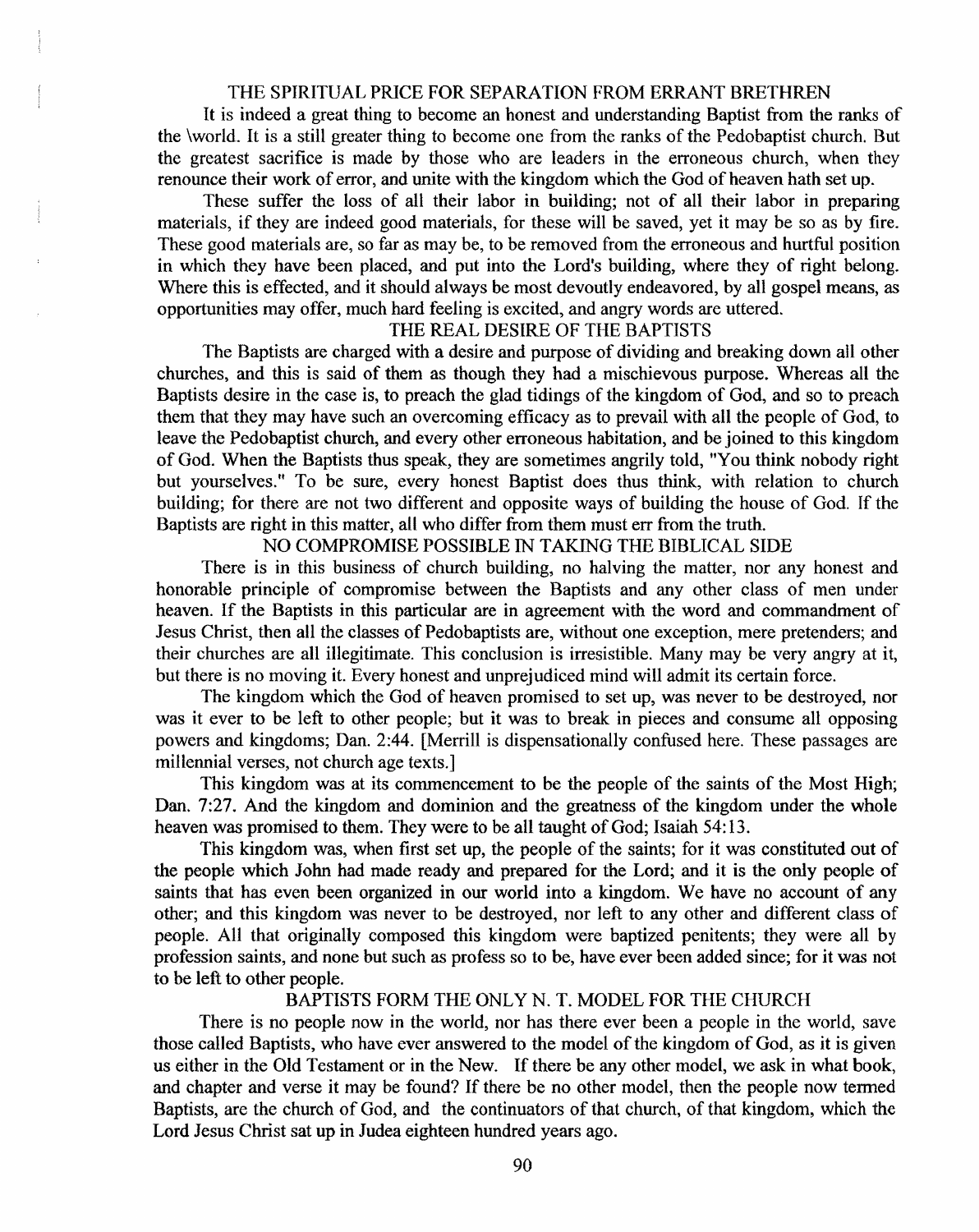#### MERRlLL'S AMAZING DISCOVERIES

(1)

#### BELIEVER'S BAPTISM ONLY

When I found that there was in the sacred scriptures no model for building a Pedobaptist church, I stopped where every honest man ought to stop, and refused to place my faith and build my practice upon the traditions and commandments of men.

And when I found that a profession of repentance was an indispensable pre-requisite to admission into the kingdom of heaven, or church of God, Mat. 3 :2, and 4: 17; and that those who were baptized with the baptism of repentance, and none other, were admitted as members of that kingdom of God which Christ was to set up, and did set up, Luke 1:17, Mark 3:13, 14, Luke 17: 21;

(2)

# BAPTISM IS BY IMMERSION ONLY, NO SPRINKLING OR POURING SCRIPTURALLY POSSIBLE

And when I found that Christ's "prepared people" were baptized in the river, or in Enon, because there was much water there, and that they were buried in baptism, Mark 1 :5, John 3:23, Rom. 6:4, Col. 3:12; and that sprinkling and pouring, for baptism, were of mere human invention, having no countenance in the Bible, but were of comparatively recent origin, and were an imposition upon the comparatively recent origin, and were an imposition upon the world, and a very unwarranted substitute for the gospel ordinance of baptism, I soon engaged in the important labor of showing these interesting particulars to my people.

#### PREACHING THE SEVEN SERMONS ON THE MODE AND SUBJECTS OF BAPTISM

The first Lord's Day after my mind was relieved from the long and distressing perplexity, which the hurtful traditions of men had occasioned me, I delivered to my congregation the substance of the first two of the seven sermons, which I speedily caused to be published for their perusal.

From Sabbath to Sabbath, I ceased not to preach and show the glad tidings of the kingdom of God. I showed my brethren, in the most friendly and undisguised manner, the difference between what we had been, and what the Lord Jesus in his word required us to be. They, like the noble Bereans, searched the scriptures daily, to ascertain whether these things were so. Probably in no place of the same population, have the scriptures been read more diligently, more extensively, or more prayerfully, than they were in this place, for several months.

# THE CONGREGATION PONDERS THEIR UNBIBLICAL STATUS

For this people were at that time a thinking and remarkably religious people. About one half of the adults were considered truly pious. They were not generally possessed of that pride of opinion which impels many to pursue a long beaten track, without suffering a review of its correctness. But they were humble, and desirous of knowing and doing the will of God. They therefore gave me a candid, patient, and solicitous hearing; and then searched the scriptures, that they might know the correctness or fallacy of the things they had heard.

The above course, I and my people pursued from week to week, and from month to month. I preached to them the gospel of the grace of God, and the gospel of the kingdom of God; but administered no gospel ordinance for nine months. For the first three months, I knew not to whom the ordinances of Baptism and the Lord's Supper belonged. During the last six, I considered myself not a qualified administrator.

It was a time of thinking, and of feeling, with them and with me. For I had to win them to the things of the kingdom of God, or to leave them. They had to renounce those traditions and commandments of men, which make void the laws of the kingdom, or part with their minister. I shwmed not to declare unto them the whole counsel of God.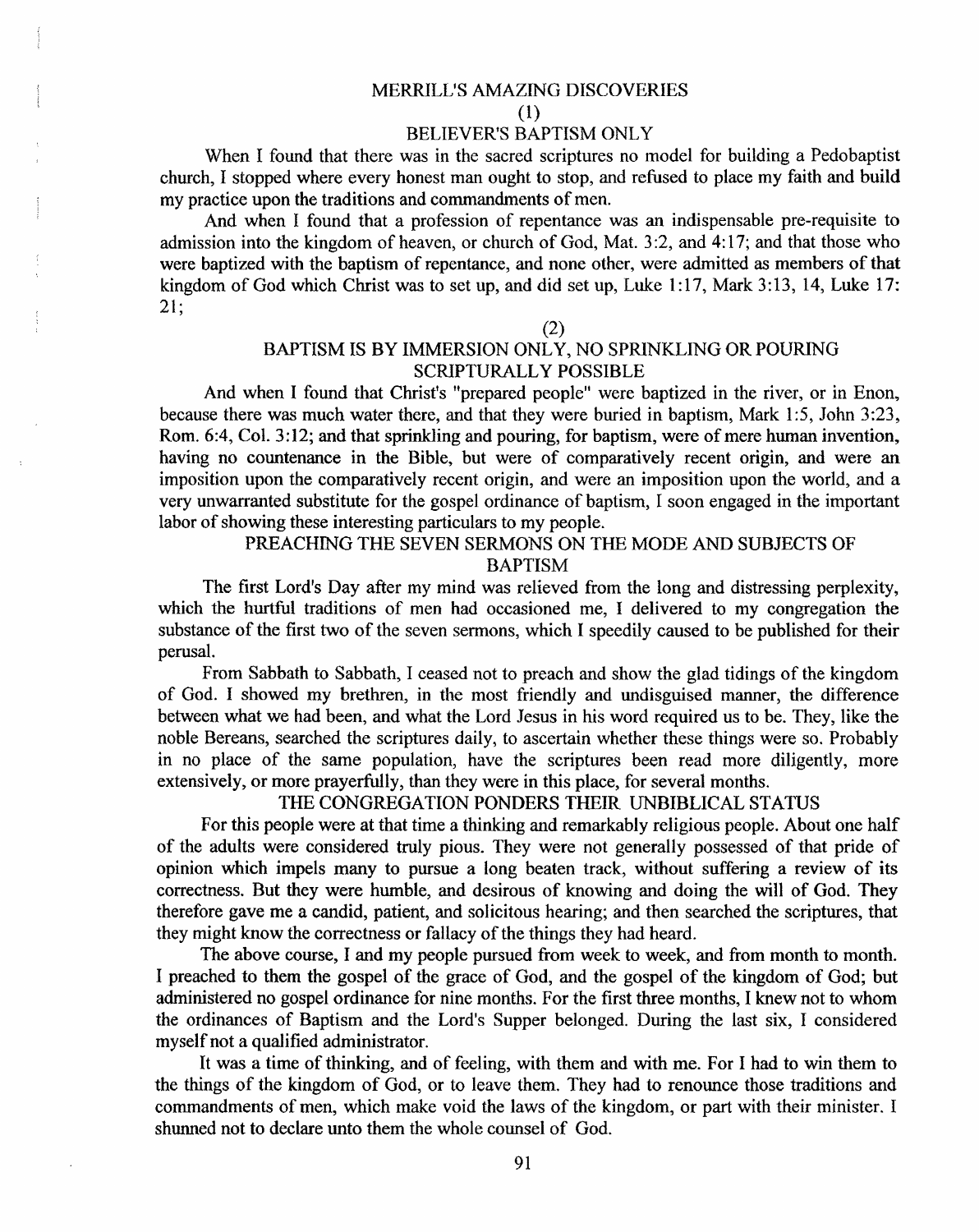They generally did not refuse to hear, nor did they reject the counsel of God, to their own hurt, as the Pharisees did, not being baptized with the baptism of John.

# THE CONGREGATION'S POSITIVE RESPONSE TO THE BIBLICAL TRUTH REVEALED BY THE SERMONS

But truth was a powerful leaven in the midst of them; and by the abounding grace of God, they soon began to be made free by the truth.. In about four weeks from the time my mind was liberated, I was informed that one of my deacons was brought out. This was the appropriate term then used. Not very long after, some of the brethren had their eyes so opened as to begin to see the things of the kingdom of God. And by this time or before, they were somewhat generally under serious, not to say deep concern. The congregation was large, and much interested on the important truths, both new and old, which were delivered to them.

## MERRILL'S SERMONS CREATE AREA-WIDE INTEREST

The unusual things which were taking place in Sedgwick, were reported all around. From the adjacent towns, numbers came to hear for themselves, and were convinced that the Jewish church continued, and all the Judaizing teachers who supported it, were themselves unsupported by the Bible.

CONTINUED PREACHING ABOUT THE ORDINANCES FOR BELIEVERS ONLY

I pursued my undeviating course, showing and proving from the scriptures, that none but those who have gospel hearts have any fair claim to gospel ordinances. I showed and testified that the gospel presented a way over which the undean had no right to pass, and that the penitent, the believing, and such as received the word gladly, were the only invited and welcome travelers to the positive institutions of Jesus Christ.

I further testified that the sprinkling or pouring of water on unconscious babes, or upon any others, for baptism, was a practice unknown in the Bible; and was human substitute for a divine ordinance, and that it was hurtful to men, and an abomination in the sight of the Lord.

### PREACHING THE TRUTH DRAWS OPPOSITION

Whilst I was thus preaching, and with an unsparing hand vindicating the ways of God to men, some were offended, and one told me that he should be a Baptist, and that twice as many would be Baptists, if I were less pointed in my preaching. However, I judged the better way was to preach the preaching the Lord bade me. I did so. But some, in a remote part of the town, were so displeased that they determined to drive me from the town, or at least from the pulpit. But in their movements the Lord had a purpose different from theirs.

These opposers of the right ways of the Lord, seven in number, got up a petition with their own names subscribed, and two others which were said to be forged, to the select-men to call a town meeting, to act on the following particulars: 1. To choose a Moderator. 2. To see if the town will receive the Rev. Daniel Merrill as a town minister upon the Baptist platform. 3. To see if the town will reject the Rev. Daniel Merrill from his salary, since he has become a Baptist. 4. To see if the town will reject Rev. Daniel Merrill from the pulpit since he has become a Baptist.

THE DECISIVE TOWN ACTION IN FAVOR OF MERRILL

The meeting was duly warned to be holden on the  $28<sup>th</sup>$  of January, 1805, the day came, but it was one of the most uncomfortable, if not the most so, that I ever saw, for travelers to be long exposed to the open air. The wind was strong, and the sleet next to insupportable. The minds of the people, however, were in such a state, that a storm still more severe might not have kept them from assembling. The meeting was said to be more numerously attended than any town meeting ever before held, except an annual one.

The meeting was opened, the Moderator chosen, and the interesting question proposed, Will the town receive the Rev. Daniel Merrill as the town minister, upon the Baptist platform? The Moderator pronounced it a vote. Some one of the opposers thought it doubtful.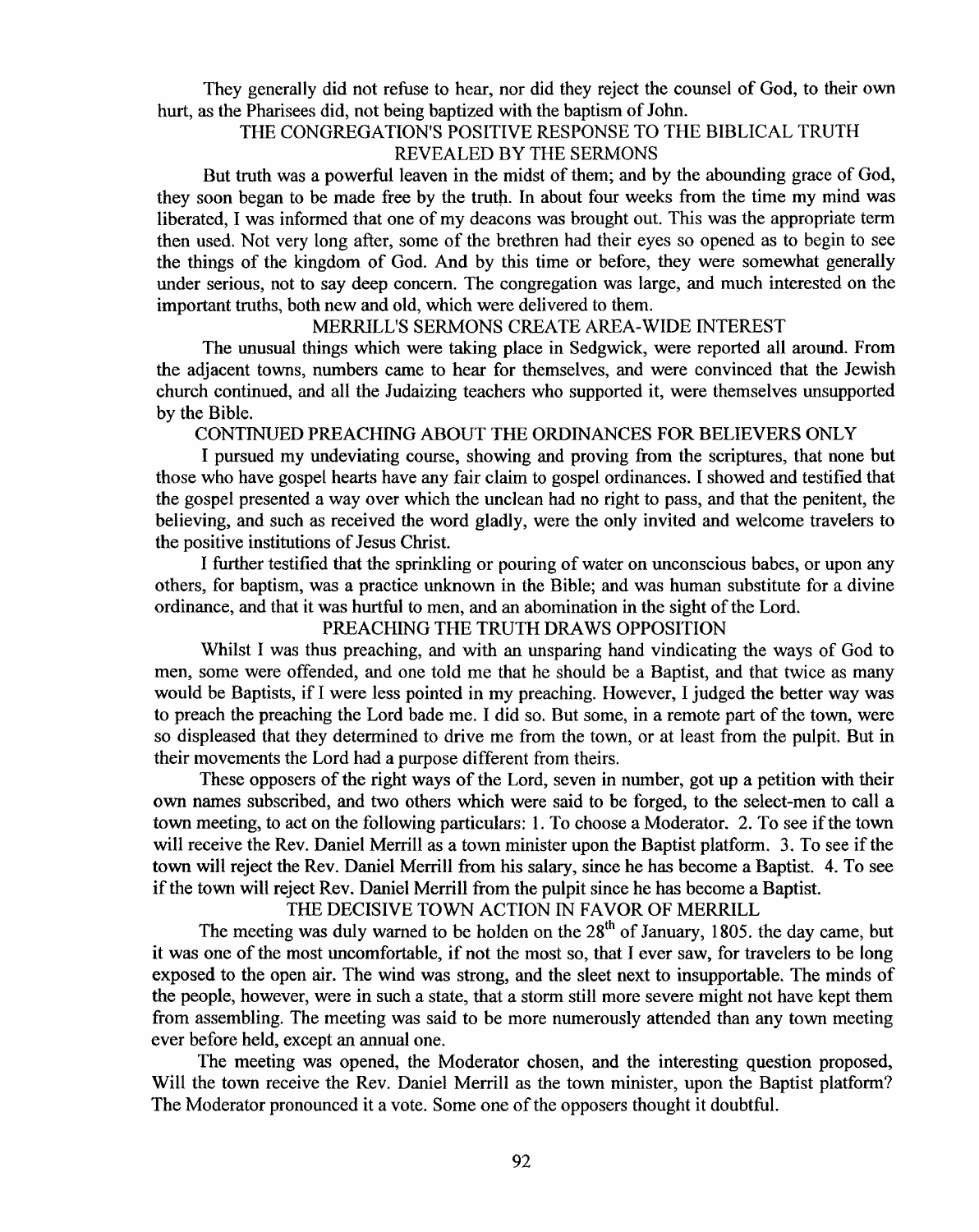#### A DECISIVE VICTORY FOR THE TRUTH

A division was ordered, but the majority appeared so overwhelming, that the few scattering objectors did not wish to be counted. The other questions produced, without any hesitancy, the following resolutions: that the salary and pulpit should continue as they had previously been.

Thus the enemy hurried the removal of difficulties out of my way, and placed the whole subject where I could have wished. When I thought it a convenient time, I appointed a church meeting. We were then in number 189, and if I mistake not, the most numerous of any church of any name in the District, now State of Maine. And a more heavenly and devoted company of practical saints I have seldom, if ever, seen.

## CHURCH VOTES TO HOLD A BAPTIST COUNCIL

When the church had convened and interchanged their thoughts upon what it became us farther to perform, they voted to invite several Baptist churches to send their ministers and delegates to meet in Sedgwick, and form an Ecclesiastical Council for the purpose of baptizing us, forming us into a regular Baptist church, and of setting, in due form, our minister over us.

# THE DRAMATIC CHANGE TO A BAPTIST CONGREGATION WITH ATTENDANT SPIRITUAL BLESSINGS

On the  $10^{th}$  of May, 1805, the principal part of the ministers and delegates were landed upon our shore. On the 13<sup>th</sup>,  $[14^{th}]$  if I mistake not, they buried sixty-three of us with Christ in baptism, upon a personal profession of our faith in him, and the next day twenty-three, and thus *prepared* us to be constituted into a church of God, and pronounced us to be so, and ordained the former minister to be the under shepherd of this little flock. In about six weeks time, I baptized fifty-eight more.

From one time to another, I have baptized some of the remnants of the Congregational church who were not before ready to submit to the baptism which was from heaven. And some, very few of the, are yet apparently believing that the baptism which is of men will answer for them, and thus reject the counsel of God against themselves.

#### JOHN'S BAPTISM OF REPENTANT SINNERS THE ONLY PROPER MANNER OF BAPTISM

John's baptism, which is the baptism of repentance, or the baptizing of the penitent, is the only baptism which was ever given from heaven as a baptismal ordinance to be observed by the church of God; and is the discriminating ordinance, and is avowedly and honestly practiced by all the churches of God, and by none else.

On the other hand, all who reject this baptism, and yet professedly adhere to the gospel ordinance of baptism, hold to the baptism of impenitence, or to the baptizing of the impenitent; and this is their discriminating rite; and all who embrace this baptism are styled Pedobaptists, because they administer this rite to their children.

That the baptism of John was from heaven, is a fact long since decided by the Lord Jesus Christ; Matt. 22:25. Also that the Pharisees and lawyers who did not submit to it, rejected the counsel of God against themselves, is a fact attested by divine authority; Luke 7:30.

#### THE MESSAGE OF BAPTISM STILL THE SAME

This baptism is the same now that it was eighteen hundred years ago; and the counsel of God in relation to it, hath not been changed; and the Pharisees and lawyers, or teachers and doctors of divinity, in our day, do, by their opposition to this baptism, as absolutely reject, the counsel of God against themselves, as did the same kind of opposers in the days of Christ and his apostles.

These things I showed and testified unto my people, and to all who came to see and hear the strange things which were passing among us. I testified and showed that believers were to be baptized, and that baptism was a burying, a planting, or immersing the believer in water, in the name of the "Father, Son, and Holy Spirit, because I found it thus showed in the sacred scriptures.